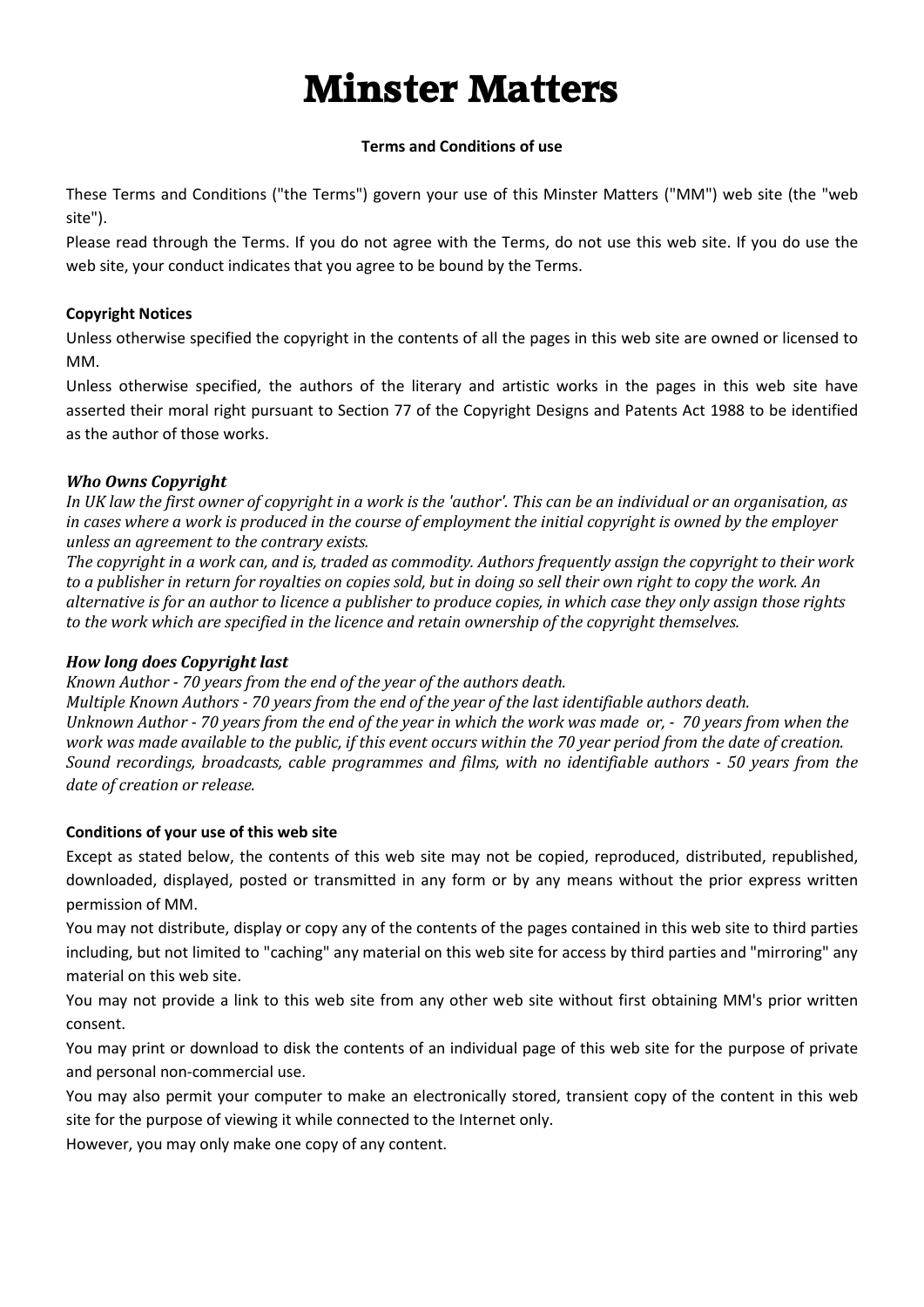## **Exclusion of MM's liability**

The information contained in the material in this web site is only for information purposes. The material on this web site does not constitute advice and you should not rely on any material in this web site to make (or refrain from making) any decision or take (or refrain from taking) any action.

MM does not make any warranty or representation as to the accuracy or fitness for purpose of any material on this web site or the reliability of the access to this web site.

In no event do we accept liability of any description, including liability for negligence, for any damages or losses (including, without limitation, loss of business, revenue, profits, or consequential loss) whatsoever resulting from use of or inability to use this web site.

MM makes no warranty that this web site (or web sites which are linked to this web site) is free from computer viruses or any other malicious or impairing computer program.

The pages contained in this web site may contain technical inaccuracies and typographical errors.

The information in these pages may be updated from time to time and may at times be out of date.

We accept no responsibility for keeping the information in these pages up to date or liability for any failure to do so.

### **Third party material and advertisements**

This web site may contain material submitted and created by third parties. MM excludes all liability for any illegality arising from, or error, omission or inaccuracy in such material and MM takes no responsibility for such material.

In the event that you purchase or obtain any goods or services from a third party then your acquisition of such goods or services will be in accordance with the third party's terms and conditions and MM will have no liability to you in respect of the same.

This web site also contains links to other web sites which are not under the control of and are not maintained by MM.

MM is not responsible for the content of those sites. MM provides these links for your convenience only but does not necessarily endorse the material on these sites.

## **Material submitted by you**

By submitting any material to MM, you automatically grant MM the royalty-free, perpetual, irrevocable, exclusive right and license to use, reproduce, modify, edit, adapt, publish, translate, create derivative works from, distribute, perform and display such material (in whole or part) worldwide and/or to incorporate it in other works in any form, media, or technology now known or later developed for the full term of any rights that may exist in such content. You acknowledge that MM is not obliged to publish any material submitted by you.

#### **Data Protection and Privacy**

Any details which you provide to us from which we can identify you are held and processed in accordance with our Data Protection Registration. Further details are set out in our Privacy Policy.

#### **Validity**

If any term, condition, or provision of these terms and conditions is determined to be unlawful, invalid, void, or for any reason unenforceable, the validity and enforceability of the remaining terms, conditions and provisions shall not in any way be affected or impaired thereby.

#### **Law governing the Terms**

Use of this Website and these Terms shall be subject only to the laws of England and Wales which shall exclusively govern the interpretation, application and effect of all the above permissions, exclusions, licences and conditions of use.